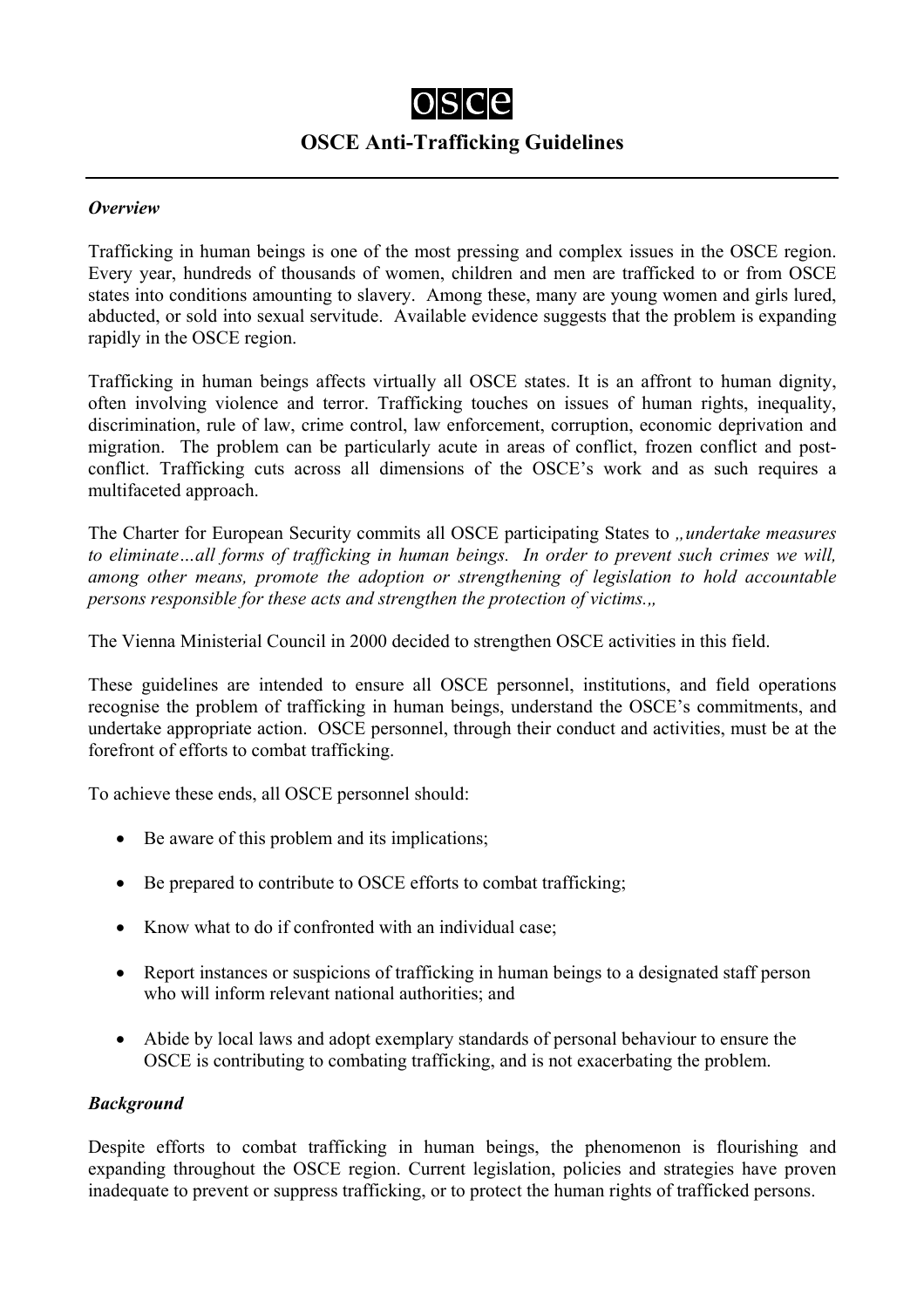Among the most significant limitations in current law and policy is the failure to treat trafficking as a serious human rights issue. In practice, trafficking is often approached only as a problem of illegal migration or prostitution. As a result, the victims of trafficking are often treated as criminals, while the traffickers most often go unpunished. The OSCE, through its Ministerial Council Decision and work in the Stability Pact Task Force, is committed to a human rights based approach in the combat of trafficking.

Due to the hidden, illegal nature of both trafficking and smuggling of human beings, it is likely that trafficking networks make use of already established smuggling routes. However, trafficking is distinguished from illegal immigration, or from smuggling of persons, in that it includes an element of force, deception or coercion, and it is carried out for the purpose of placing a person – whether for pay or not – into involuntary servitude or an otherwise abusive situation. Persons may also be trafficked domestically, not crossing international borders.

In order to more effectively combat each stage of the trafficking process, a broad definition of trafficking has been adopted in the U.N. Protocol to Prevent, Suppress and Punish Trafficking in Persons, Especially Women and Children, supplementing the United Nations Convention against Transnational Organized Crime.

Trafficking cuts across all dimensions of the OSCE's work:

- It is a *human dimension* issue of major proportions. Trafficking in the first instance strips the victims of their rights to liberty, dignity, security of person, the right not to be held in slavery, the right to be free from cruel and inhuman treatment, and – for the many trafficked minors – the other rights they are entitled to as children.
- It affects the *politico-military dimension* of security transnational organised criminal groups thrive on the proceeds of trafficking, illicit profits are used to corrupt government officials, and the costs and risks to law enforcement agencies are greatly increased. The international nature of many cases calls for increased cross-border co-operation. In addition, trafficking can be a particular problem in post-conflict areas as a result of social dislocations, while a large international presence can actually contribute to the incidence of trafficking.
- As an element of the *economic dimension*, trafficking exists largely because of economic and social inequalities between, and within, countries. High rates of poverty, unemployment, low pay, and discriminatory labour practices all contribute to its spread. Increased trafficking is associated also with the dislocations resulting from economic transition, particularly the increased feminisation of poverty.

The OSCE has already begun to engage in a number of activities to combat trafficking and/or assist victims, including in the fields of law enforcement, public awareness, research, training, and support for non-governmental organisations. Several OSCE missions have undertaken antitrafficking initiatives in various fields. The ODIHR has launched a number of projects and chairs the Task Force on Trafficking in Human Beings under the Stability Pact for South Eastern Europe.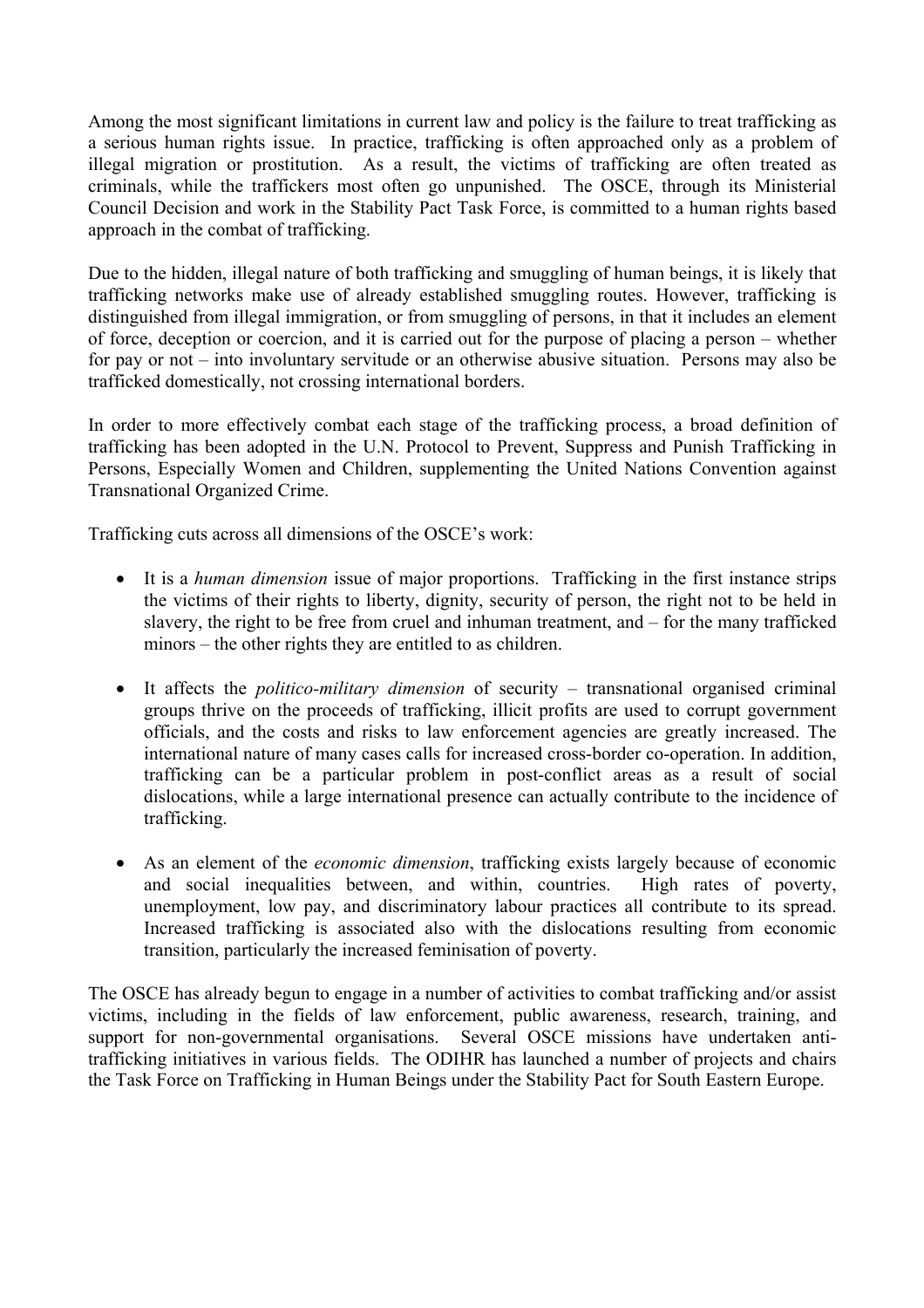## *Guidelines*

The OSCE and its personnel must be fully committed to combating trafficking in persons, in line with the Charter for European Security and the Ministerial Council Decision on enhancing the OSCE´s efforts to combat trafficking in human beings. To this end, the following guidelines are established for all OSCE personnel, institutions, and field operations:

**Awareness and Training**: All personnel should develop awareness of the problem of trafficking in human beings in the OSCE area. The Secretariat, in co-operation with the ODIHR, will ensure that written materials are made available to all personnel (e.g., the current publication *Trafficking in Human Beings: Implications for the OSCE*) and more materials on trafficking issues will be incorporated into the basic training course for OSCE field personnel.

**Monitoring and Reporting**: Field operations should consider trafficking issues as an appropriate subject for inclusion in their regular reporting. Field operations should establish procedures with the national governments of their host countries through which to report specific instances or suspicions of trafficking to local law enforcement authorities.

**Co-ordination**: In consultation with the ODIHR, OSCE field offices should also be involved in coordinating an appropriate, timely response mechanism to urgent trafficking cases in close cooperation with their host Government, other Governments, international organisations and nongovernmental organisations in the field. In the event that OSCE field offices are confronted with a likely case of trafficking, such a response, where appropriate, could include:

- verifying the circumstances and allegations of the trafficking case with due regard to the alleged victim's safety;
- facilitation of shelter and translation services for, as well as medical and psychological assistance to, the trafficking victims;
- facilitation of legal assistance to trafficking victims, including special protection due to their status as witnesses of a crime;
- liaison with consular and border authorities in order to facilitate obtaining the necessary travel and identification documents to allow the safe and orderly voluntary repatriation of trafficking victims;
- monitoring and reporting follow-up to individual cases of trafficking, with the victim's consent, in order to avoid revictimization and to contribute to the effective prosecution of perpetrators, as well as to the reintegration of trafficking victims into society.

**Standards of Professional Conduct**: All personnel should abide by local laws and adopt exemplary standards of personal behaviour. Field personnel should abide by the OSCE Code of Conduct for OSCE Mission Members, which has been recently updated by the OSCE Secretariat to take trafficking into account.